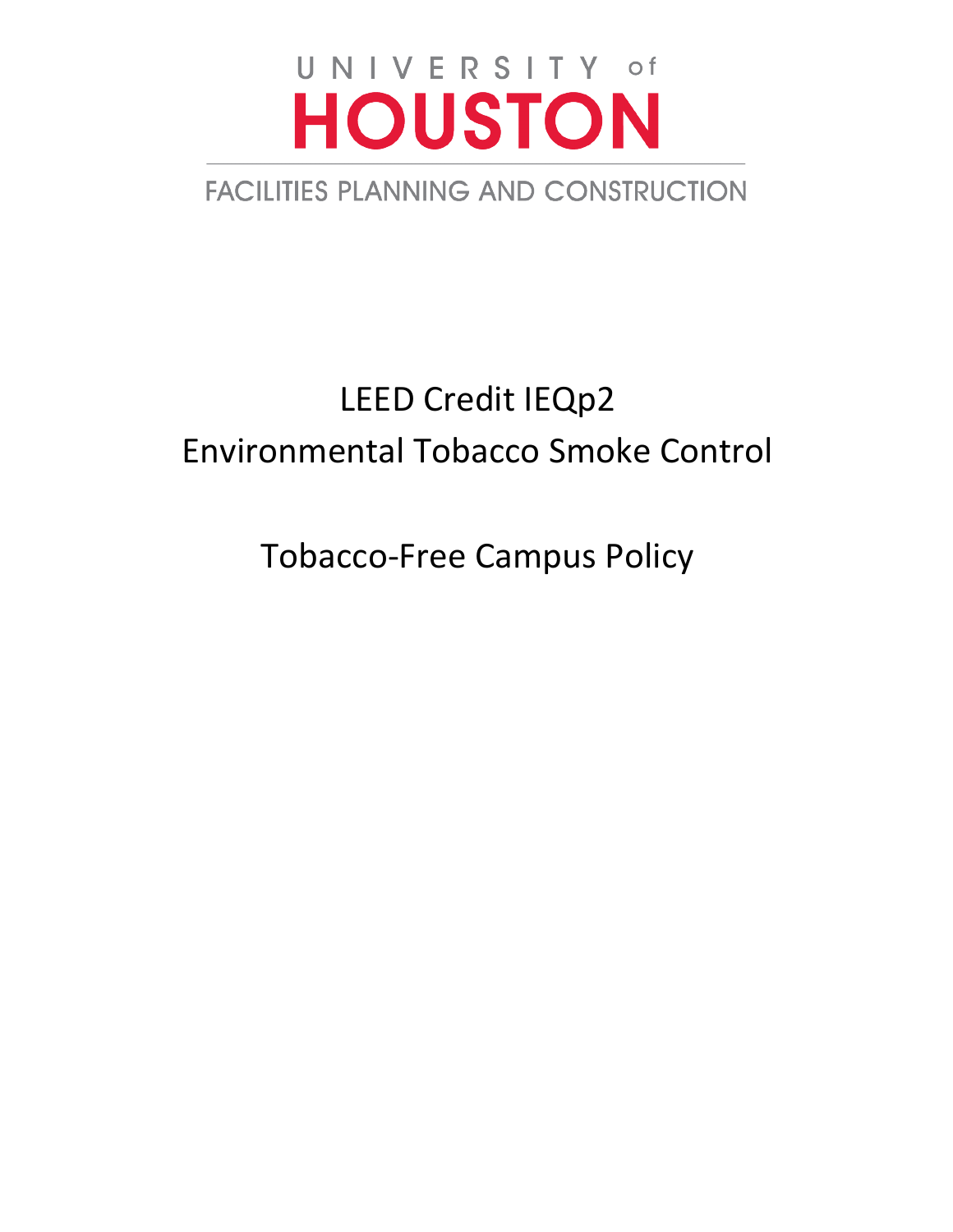## UNIVERSITY of **HOUSTON MANUAL OF ADMINISTRATIVE POLICIES AND PROCEDURES**

## **SECTION: Public Safety Number: 07.02.02 AREA: Fire and Life Safety**

### **SUBJECT: Tobacco-, Smoke-, and Vape-Free Campus Policy**

#### I. PURPOSE AND SCOPE

- A. Since August 2, 2012, the University of Houston has been designated as a tobacco-free campus. This policy prohibits the use of all tobacco products in university buildings and on university grounds, including parking areas, sidewalks, walkways, university-affiliated parking facilities, and university-owned buildings. This policy applies to all employees, students, university affiliates, contractors and visitors and is applicable twenty-four (24) hours a day, seven (7) days a week. The purpose of this document is to:
	- 1. Establish all areas of the University of Houston campus as tobacco-, smoke-, and vape-free, subject to the limited exceptions described in this policy.
	- 2. Document the responsibility of the University community to adhere to the Tobacco-, Smoke-, and Vape-Free Campus Policy.
	- 3. Provide information on enforcement activities regarding the Tobacco-, Smoke-, and Vape-Free Campus Policy.
	- 4. Provide information on the awareness and education campaigns and tobacco cessation assistance programs, which offer aid to those who wish to quit tobacco use.
- B. According to the 2012 Surgeon General's Report, Preventing Tobacco Among Youth and Young Adults [\(http://www.surgeongeneral.gov/library/reports/preventing-youth-tobacco](http://www.surgeongeneral.gov/library/reports/preventing-youth-tobacco-use/full-report.pdf)[use/full-report.pdf\)](http://www.surgeongeneral.gov/library/reports/preventing-youth-tobacco-use/full-report.pdf), comprehensive tobacco-free campus policies have been proven to:
	- Reduce the number of young people who begin smoking;
	- Reduce the number of casual users who contribute to daily tobacco use;
	- Reduce the amount of tobacco used by tobacco users,
	- Increase the number of tobacco users who quit, and
	- Result in a cleaner campus by organizing tobacco litter into tobacco use areas for a minimum of twelve (12) months and by eventually eliminating all tobacco litter.
- C. The 2016 Surgeon General's Report, E-Cigarette Use Among Youth and Young Adults [\(https://www.surgeongeneral.gov/library/2016ecigarettes/index.html\)](https://www.surgeongeneral.gov/library/2016ecigarettes/index.html) indicates that ecigarette use among young adults has become a public health concern, and that ecigarette use is strongly associated with the use of other tobacco products among young adults. The Surgeon General recommends including e-cigarettes in smoke-free policies.
- D. In a broader context, the tobacco-, smoke-, vape-free policy is another benefit of attending or working for a Tier One-designated university. Other benefits of a tobacco-, smoke-, vape-free policy include reducing fire hazards and developing cleaner grounds and air that support the UH Main Campus sustainability ("Green") efforts.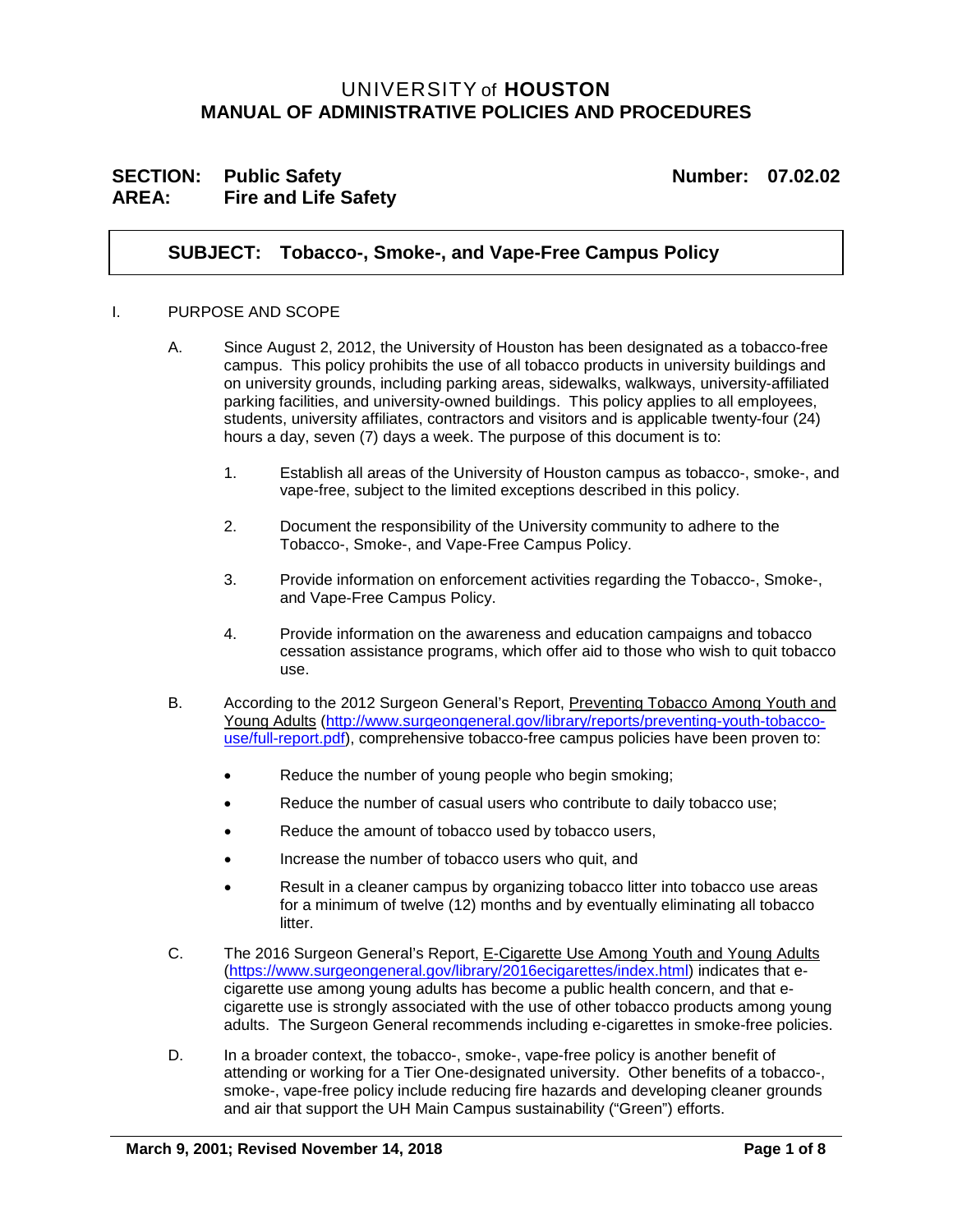#### II. DEFINITIONS

- A. Tobacco Products All forms of tobacco, including but not limited to cigarettes, cigars, pipes, water pipes (hookahs), bidis, kreteks, electronic cigarettes, vaporizers, vape pens, smokeless tobacco, snuff, chewing tobacco, and any non-Food and Drug Administration (FDA) approved nicotine delivery device.
- B.  $E$ -Cigarettes All forms of devices containing or, delivering nicotine or any other substance that can be used by a person to inhale vapor or aerosol from the product. The term includes e-cigarettes, e-cigars, e-pipes, e-hookahs, vape pens, or under any other product name or descriptor, and any aerosol, liquid, or vapor used in such a device.
- C. University Community Students, faculty, staff, university affiliates, contractors and visitors.
- D. University Property Property located within the State of Texas that is owned, operated, leased, occupied, or controlled by the University. For purposes of the Tobacco-, Smoke-, and Vape-Free Campus Policy, this includes but is not limited to all buildings, structures, vehicles, sidewalks, parking lots, walkways, and attached parking structures owned or controlled by the University.
- E. University of Houston Campus All areas of the University of Houston, including areas that are not adjacent to the main campus, such as the UH Technology Bridge (formerly known as the Energy Research Park), UH Sugar Land, and UH Katy.
- F. Tobacco-Free Campus Advisory Committee (TFCAC) A standing committee with a charge to provide recommendations regarding the enactment, monitoring, and evaluation of the Tobacco-, Smoke-, and Vape-Free Campus Policy. The TFCAC is coordinated through the Division of Student Affairs and Enrollment Services Health and Wellness area. The Committee shall advise on monitoring the appropriateness of:
	- 1. Tobacco-related cessation programs, appropriate campus signage, education campaigns, communication plans, as well as marketing and evaluation strategies.
	- 2. Reviewing input from the community on compliance and effectiveness of the policy and suggesting strategies to address concerns.
- G. Signage Appropriate campus signage includes permanent "Tobacco-free campus" or "Tobacco-, Smoke-, and Vape-Free signage at campus entrances and appropriate locations on the University of Houston Campus..

#### III. POLICY

- A. Prohibition of Use and Purchase of Tobacco on Campus
	- 1. This policy prohibits the use, sale, advertising, and sampling of all tobacco products on the University of Houston campus, including all buildings, vehicles, grounds, sidewalks, and parking areas owned and/or operated by the University of Houston. Areas of campus which were previously designated as tobacco use areas shall now be tobacco-, smoke-, and vape-free.

The Tobacco-, Smoke-, and Vape-Free Campus Policy is part of UH's commitment to creating a healthy and sustainable environment for all members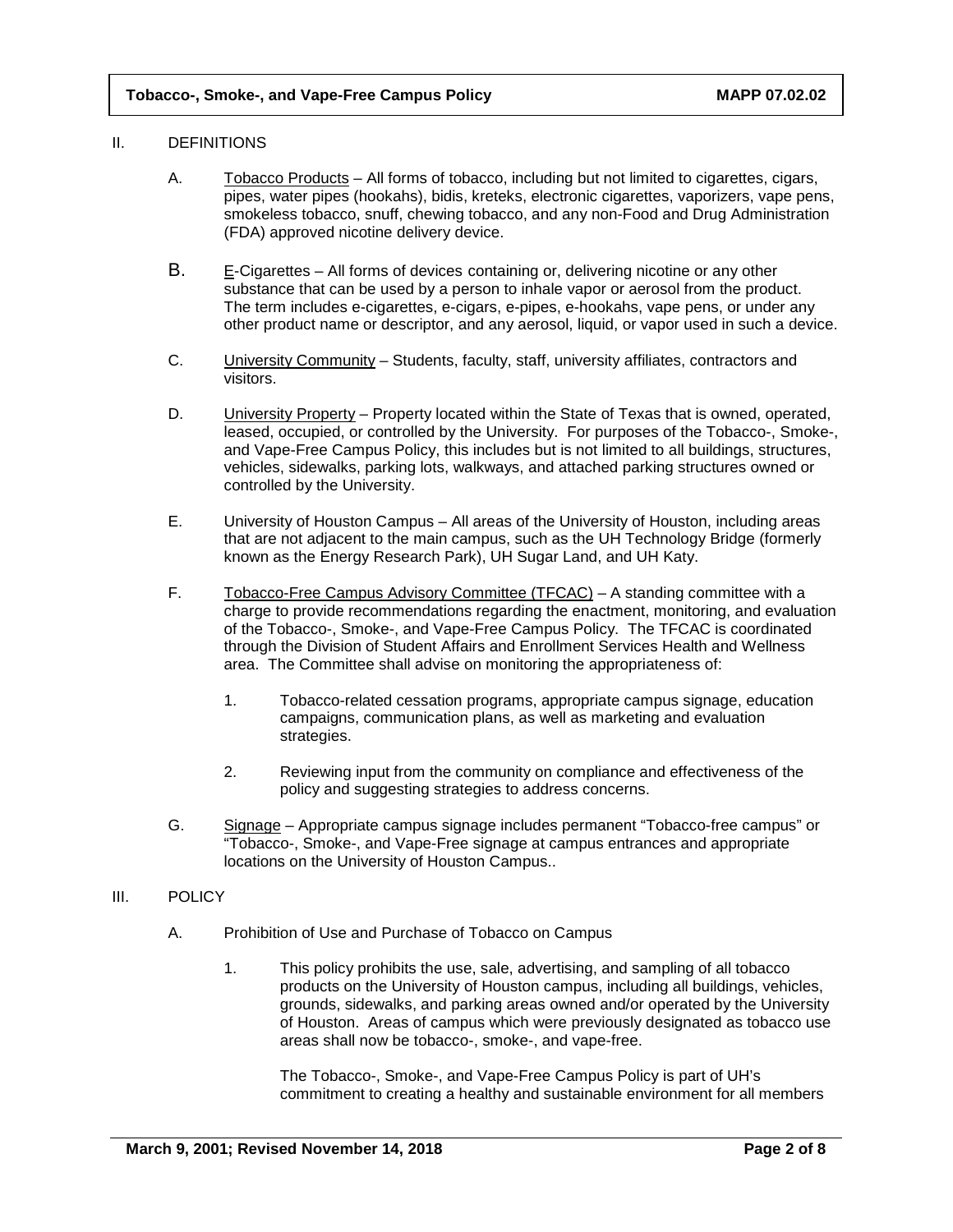of the UH community, and is designed to be positive and health-directed. The University is not requiring faculty, staff, and students to quit using tobacco products, but does expect for the policy to be adhered to by all individuals on University property.

The Tobacco-, Smoke-, and Vape-Free Campus Policy applies to all University property, whether or not notices are posted, unless specified as an approved exception in Section III.C.

- 2. This policy applies to all employees, students, university affiliates, contractors and visitors and is applicable twenty-four (24) hours a day, seven (7) days a week.
- 3. Littering the campus with the remains of tobacco products or any other waste product is prohibited.
	- Note: This policy permits the University to meet sustainable green building design standards through Leadership in Energy and Environmental Design (LEED) certification.
- B. Information on Previously Designated Tobacco Use Areas

All previously designated tobacco-use areas are eliminated. Tobacco use is not permitted anywhere on campus, except as provided in Section III.C below.

- C. Tobacco use may be permitted on campus under the following exceptions:
	- 1. Sponsored research involving tobacco or tobacco products. In the case of smoking, the University employee must obtain a written waiver signed by the Vice Chancellor/Vice President for Research and Technology Transfer prior to the initiation of the research. Any such waiver will designate a specific room within the facility (following inspection by the Fire Marshal's office and concurrence by the Dean or his direct representative) and sponsored research requirements. Smoke, like any other contaminant, will be controlled. All research involving the participation of human subjects, including that with tobacco, or tobacco products requires approval by the UH Institutional Review Board.
	- 2. By artists or actors who are participating in University-authorized performances that require smoking as part of the artistic production.
- D. Responsibilities
	- 1. All members of the University community are responsible for adherence to this Tobacco-, Smoke-, and Vape-Free Campus Policy.
	- 2. Students, faculty, staff, University affiliates, contractors and visitors are responsible for complying with this policy while on the UH campus.
	- 3. Public event organizers on campus are responsible for communicating the Tobacco-, Smoke-, and Vape-Free Campus Policy to program attendees. Organizers and attendees at University public events are required to follow the Tobacco-, Smoke-, and Vape-Free Campus Policy.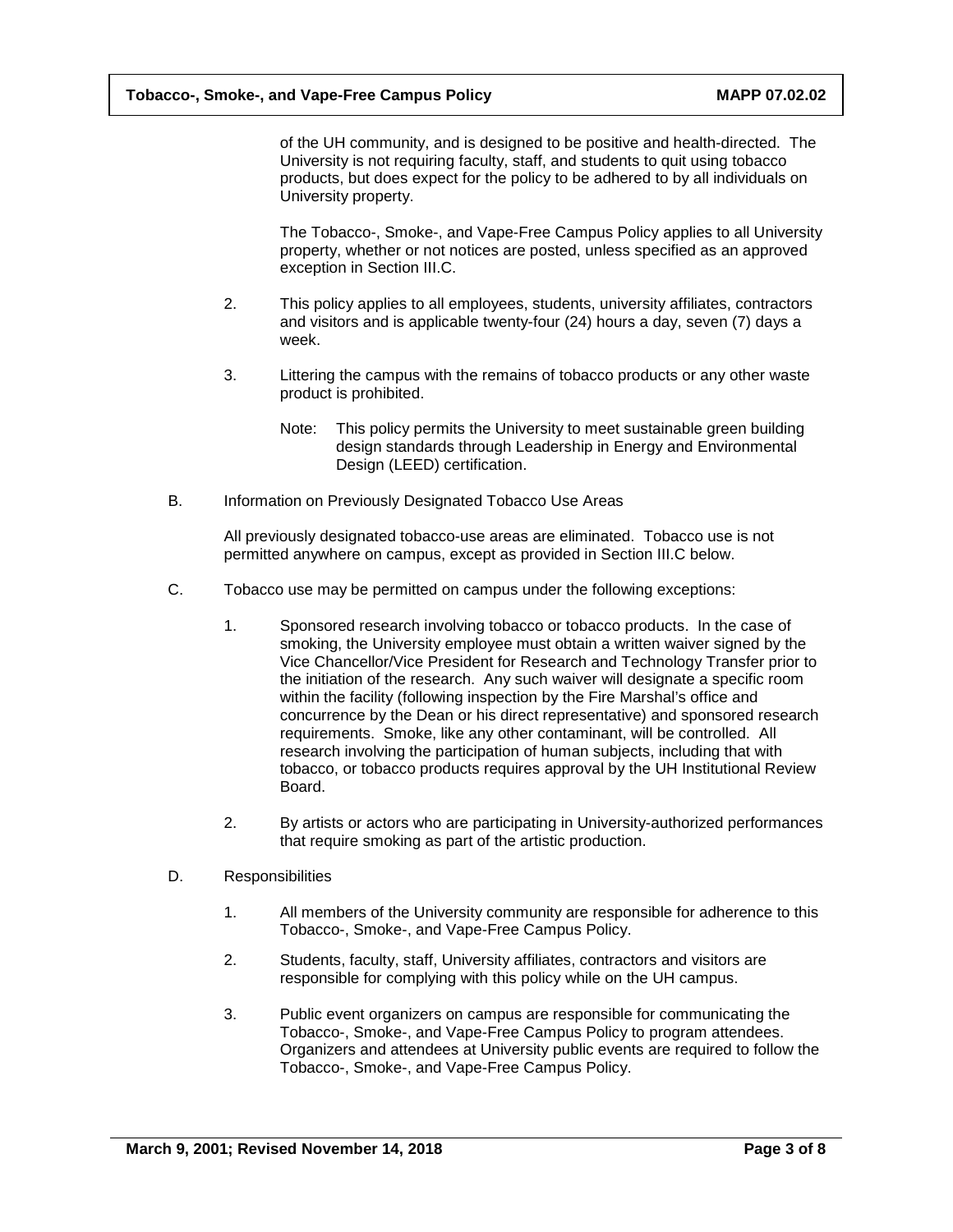- 4. University community members are empowered to respectfully inform others about the policy in an ongoing effort to enhance awareness of, and encourage compliance with, this Tobacco-, Smoke-, and Vape-Free Campus Policy.
- 5. Effective implementation of this policy relies on the courtesy, respect, and cooperation of all University community members. If someone is seen using tobacco on University property, an individual may inform the tobacco user of the Tobacco-, Smoke-, and Vape-Free Campus Policy and request that he/she comply.

#### IV. AWARENESS, EDUCATION, AND TOBACCO CESSATION ASSISTANCE

- A. The Tobacco-, Smoke-, and Vape-Free Campus Policy's implementation is augmented by an awareness and education campaign that includes but is not limited to:
	- 1. Notification of the UH Tobacco-, Smoke-, and Vape-Free Campus Policy to current and prospective students and employees through communication available on University web sites, including the [Tobacco-Free Campus web](http://www.uh.edu/policies/tobaccofree/) site;
	- 2. Notification of this policy during admission and enrollment processes for students and/or during New Hire Orientation (NHO) for faculty and staff, as applicable;
	- 3. Communication during informational meetings, postings, and electronic notifications; and
	- 4. Notification of a Tobacco Cessation Assistance programming for students, faculty and staff.
- B. Tobacco Cessation Assistance
	- 1. The University is committed to supporting and assisting all students and employees who wish to stop using tobacco products. For members of the UH community who would like to consult about the benefits and need help remaining tobacco-free in class or at work, nicotine replacement products such as gum, lozenges and patches are available without a prescription (for a nominal charge) at the UH Pharmacy, located in the UH Student Health Center. Call 713-743- 5151 for additional information.
	- 2. A full listing of tobacco cessation resources is posted on the [Tobacco-Free](http://www.uh.edu/policies/tobaccofree/) Campus [web site,](http://www.uh.edu/policies/tobaccofree/) the [UH Wellness Care for the Air](http://www.uh.edu/wellness/programs/care-for-the-air/) web site, and other University-controlled communication resources as needed.
- C. The UH Tobacco-Free Campus web site [\(http://www.uh.edu/policies/tobaccofree\)](http://www.uh.edu/policies/tobaccofree) shall facilitate the distribution of information about UH tobacco policies, and shall include a portal to report a violation of this policy.

#### V. COMPLIANCE

A. The University of Houston seeks to secure compliance of this policy by establishing a culture of cooperation, courtesy and mutual respect for the health of each individual in the community. Individuals may first seek compliance by respectfully informing any person who is smoking or using tobacco on campus, that the University is a tobacco-, smoke-, and vape-free campus. An individual wishing to report a violation should submit the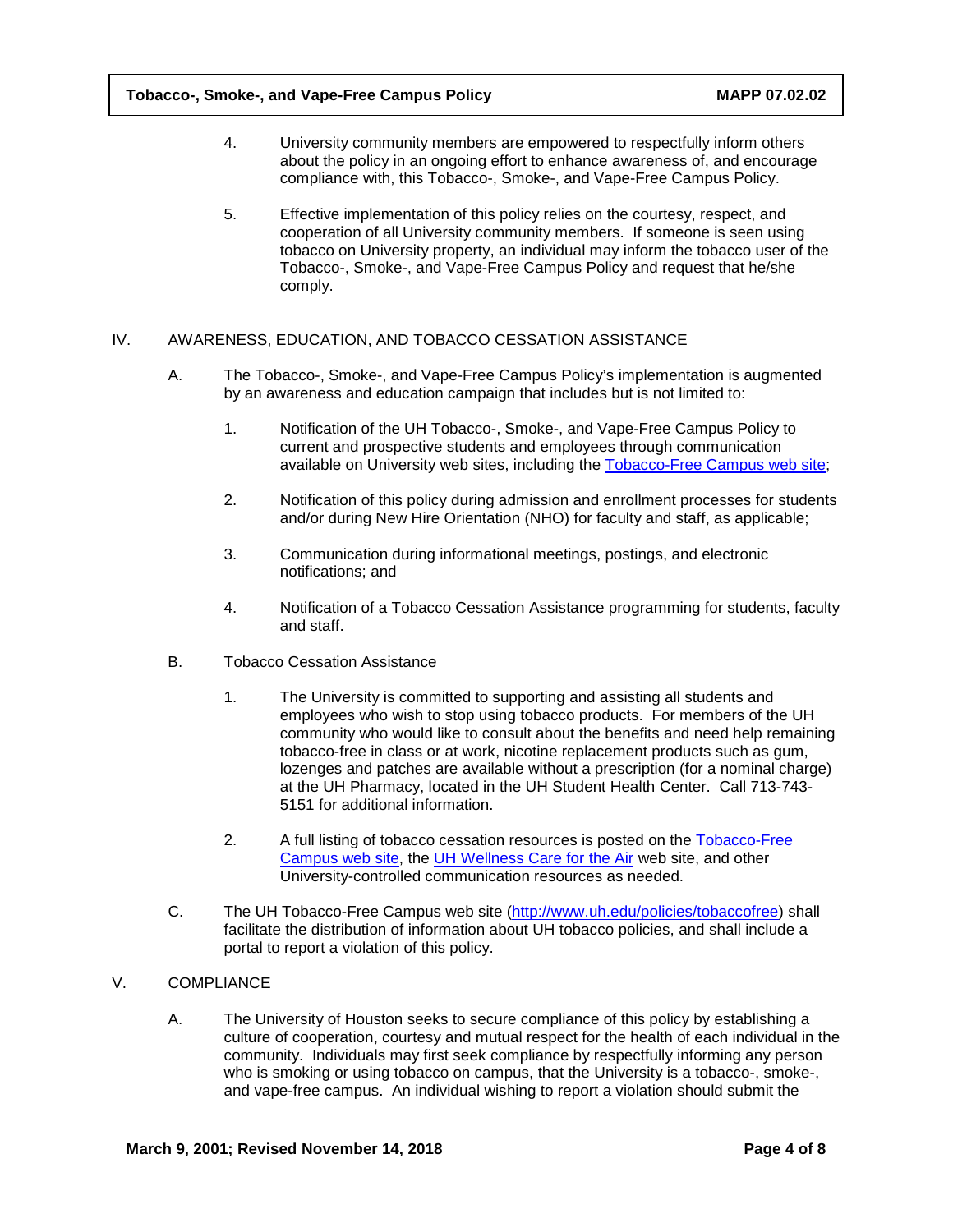report at the portal on the UH Tobacco-Free Campus website, which is monitored by the Assistant Vice-President for Student Affairs/Health and Wellness, or his/her designee.

B. Progressive Discipline – Policy enforcement shall be on a basis of progressive discipline as outlined in [MAPP 02.04.03 \(Discipline and Dismissal of Staff Employee\).](http://www.uh.edu/af/universityservices/policies/mapp/02/020403.pdf) In response to the first two reports on any individual, the Assistant Vice President or designee shall send the reported individual a standardized e-mail message, containing a policy reminder and information about available tobacco cessation services.

On the third and subsequent reports of violations of this policy, resolution shall include a referral to:

- 1. The Office of Human Resources to handle in compliance with [MAPP 02.04.03](http://www.uh.edu/af/universityservices/policies/mapp/02/020403.pdf) [\(Discipline and Dismissal of Staff Employees\)](http://www.uh.edu/af/universityservices/policies/mapp/02/020403.pdf) when the alleged violation is related to a staff member. Discipline for repeated violations may include corrective action up to and including termination of employment.
- 2. The appropriate dean, when the alleged violation is related to a faculty member. Discipline for repeated violations may include corrective action up to and including termination of employment.
- 3. The Office of the Dean of Students to handle in compliance with the Student Code of conduct, when the alleged violation is related to a student.

#### VI. REVIEW AND RESPONSIBILITY

Responsible Party: Assistant Vice President for Student Affairs – Health and Wellness Review: Every three years on or before March 1

VII. APPROVAL

Richard Walker

Vice President for Student Affairs and Enrollment Services

Paula M. Short

Senior Vice President for Academic Affairs and Provost

Jim McShan

Senior Vice President for Administration and Finance

Renu Khator

President

Date of President's Approval: November 14, 2018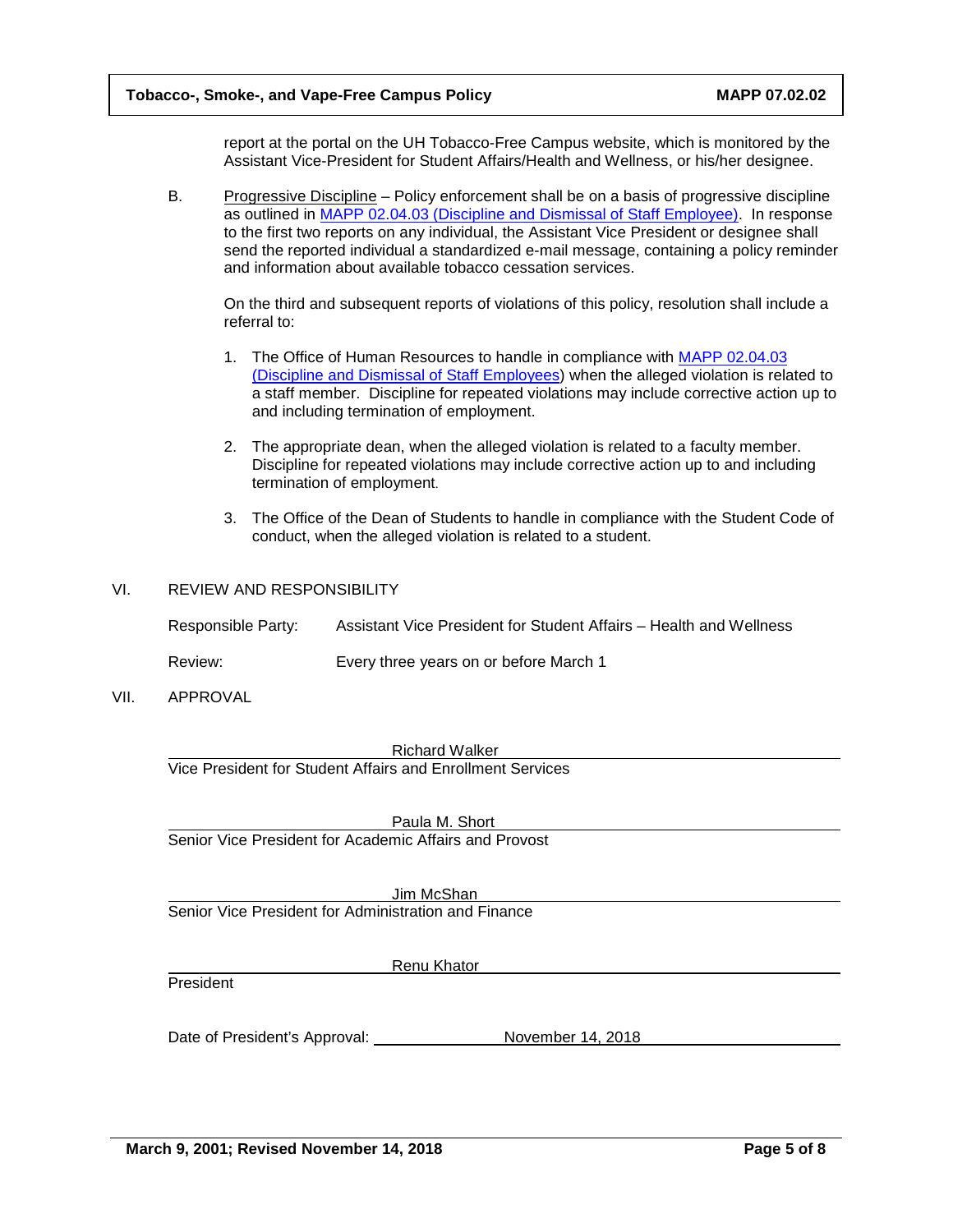#### VIII. REFERENCES

[Texas Administrative Code Section 703.20 – Cancer Prevention and Research Institute of Texas](http://www.cprit.state.tx.us/images/uploads/rule_703_20.pdf) [\(CPRIT\) Grants for Cancer Prevention and Research](http://www.cprit.state.tx.us/images/uploads/rule_703_20.pdf)

[Texas Department of State Health Services, Indoor Air Quality Guidelines for Public Buildings](https://dshs.texas.gov/iaq/SchoolsGuide.shtm)

[MAPP 02.04.03 – Discipline and Dismissal of Staff Employees](http://www.uh.edu/af/universityservices/policies/mapp/02/020403.pdf)

[Tobacco-Free Campus Web Site](http://www.uh.edu/policies/tobaccofree/)

[Care for the Air – Tobacco Education and Resources](http://www.uh.edu/wellness/programs/care-for-the-air/)

## **REVISION LOG**

| <b>Revision</b><br><b>Number</b> | <b>Approved</b><br><b>Date</b> | <b>Description of Changes</b>                                                                                                                                                                                                                                                                                                                                                                                                                                                                                                                                                                                                                                                                                                                                                                                |
|----------------------------------|--------------------------------|--------------------------------------------------------------------------------------------------------------------------------------------------------------------------------------------------------------------------------------------------------------------------------------------------------------------------------------------------------------------------------------------------------------------------------------------------------------------------------------------------------------------------------------------------------------------------------------------------------------------------------------------------------------------------------------------------------------------------------------------------------------------------------------------------------------|
| 1                                | 03/09/2001                     | Initial version (original MAPP number is 06.03.04, in Safety<br>section)                                                                                                                                                                                                                                                                                                                                                                                                                                                                                                                                                                                                                                                                                                                                     |
| $\overline{2}$                   | 02/28/2006                     | Applied revised MAPP template. A modification was made in<br>Section V.C that the fines for smoking in prohibited areas will<br>not exceed \$500 (originally \$200 in the original MAPP). The<br>responsible party was changed from the Associate Vice<br>President for Administration to the Executive Director of Public<br>Safety/Chief of Police. The review period changed from every<br>two years on or before July 1 <sup>st</sup> to every three years on or<br>before July 1st                                                                                                                                                                                                                                                                                                                      |
| 3                                | 06/09/2009                     | Applied revised MAPP template. MAPP number changed from<br>06.03.04 to 07.02.02 (Public Safety as Section, Fire and Life<br>Safety as Area). Updated Texas Administrative Code in<br>Section III.A and Texas Penal Code in Section V.C. Moved<br>Definitions from Section III to Section II. In Section III.B<br>included the covered Arbor area on the terraces of the<br>University Center as a place to prohibit smoking. In<br>Section V.B, changed the reporting of supervision smoking<br>from the Assistant Vice President for Human Resources to the<br>Associate Vice President for Finance. Changed the review<br>period from every three years on or before July 1 <sup>st</sup> to every<br>three years on or before March 1 <sup>st</sup> . Removed Section VIII,<br>References and Index Terms |
| Interim                          | 08/01/2012                     | Applied revised MAPP template and added new Revision Log.<br>MAPP was retitled from "Smoke Free Environment" to current<br>title. Rewrote the policy to emphasize activities for creating a<br>tobacco-free campus, including information on tobacco use<br>areas, the Tobacco Task Force, and Cancer Prevention and<br>Research Institute of Texas (CPRIT). Changed the responsible<br>party from the Assistant Vice President for Public Safety and<br>Security to the Assistant Vice President for Student Affairs,<br>Office of Health and Wellness. Included applicable reference<br>documents in Section VIII                                                                                                                                                                                          |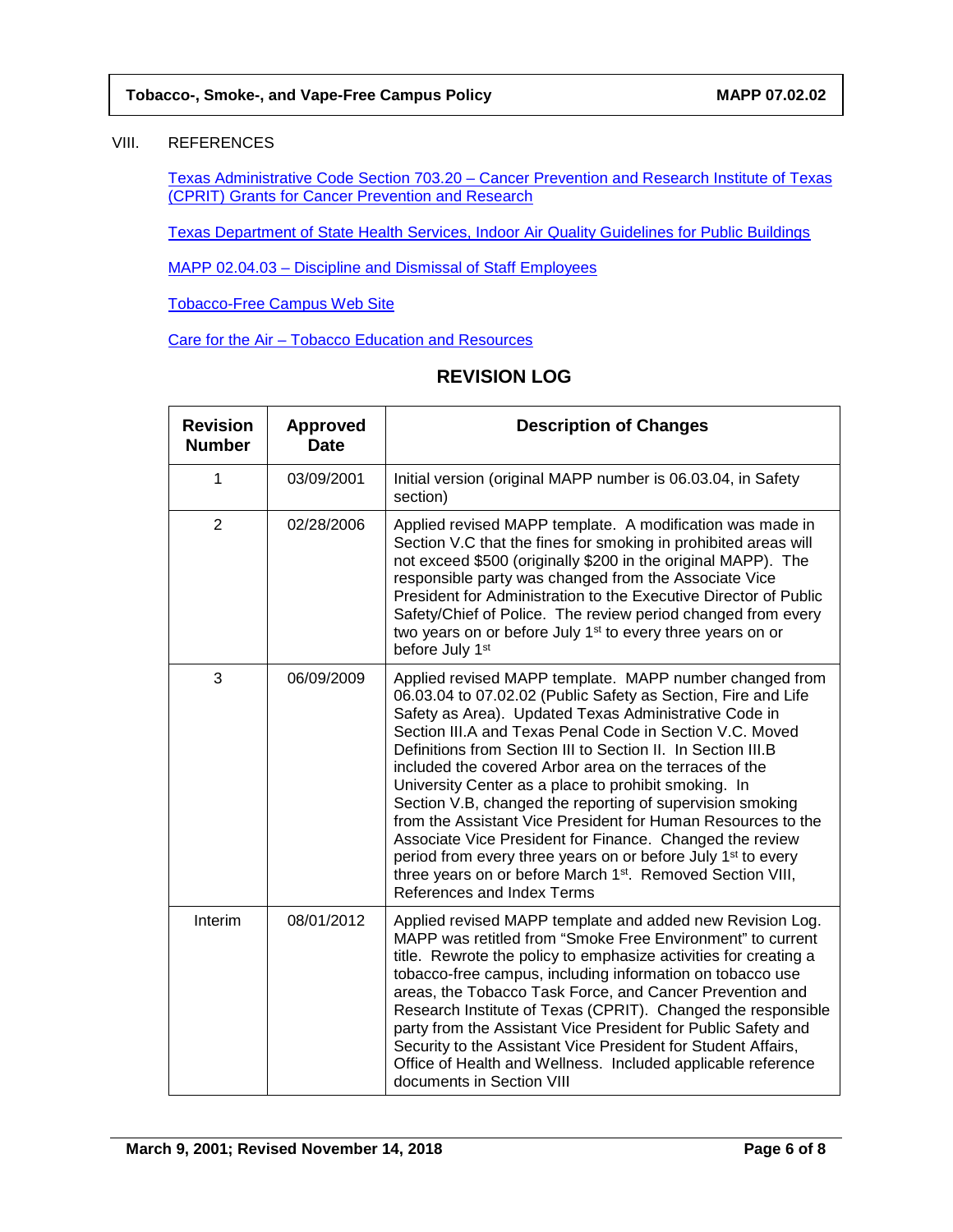## **Tobacco-, Smoke-, and Vape-Free Campus Policy MAPP 07.02.02**

| <b>Revision</b><br><b>Number</b> | <b>Approved</b><br><b>Date</b> | <b>Description of Changes</b>                                                                                                                                                                                                                                                                                                                                                                                                                                                                                                                                                                                                                                                                                                                                                                                                                                                                                                                                                                                                                                                                                                                                                                                                                                                                                                                                                                                                                                                                                                                                                                                                                     |
|----------------------------------|--------------------------------|---------------------------------------------------------------------------------------------------------------------------------------------------------------------------------------------------------------------------------------------------------------------------------------------------------------------------------------------------------------------------------------------------------------------------------------------------------------------------------------------------------------------------------------------------------------------------------------------------------------------------------------------------------------------------------------------------------------------------------------------------------------------------------------------------------------------------------------------------------------------------------------------------------------------------------------------------------------------------------------------------------------------------------------------------------------------------------------------------------------------------------------------------------------------------------------------------------------------------------------------------------------------------------------------------------------------------------------------------------------------------------------------------------------------------------------------------------------------------------------------------------------------------------------------------------------------------------------------------------------------------------------------------|
| 4                                | 04/19/2013                     | Added information to Section I regarding the benefits of<br>tobacco-free campus policies. "Signage" was added to<br>Section II. Revised Section 2.E regarding the responsibilities of<br>the Tobacco Task Force (TTF). Added a note to Section III.A<br>regarding the campus convenience stores no longer providing<br>tobacco products. Added criteria for tobacco use areas to<br>Section III.B.4. Moved the responsibility of public event<br>organizers to Section III.C.3. Added information regarding the<br>TTF web site in Section IV.A. Removed Section IV.B.<br>Removed Section V.A.5. Added information about cessation<br>services from the UH Pharmacy in Section V.B.1. Added<br>Senior Vice President for Academic Affairs and Provost to<br>approval cycle                                                                                                                                                                                                                                                                                                                                                                                                                                                                                                                                                                                                                                                                                                                                                                                                                                                                        |
| 5                                | 06/15/2016                     | Removed temporary-designated tobacco use areas and note in<br>Sections I and I.A. Removed Section II.D definition of<br>designated tobacco use areas. Revised Tobacco Task Force<br>(TTF) to become Tobacco-Free Campus Advisory Committee<br>(TFCAC) in Section II.D and throughout rest of document; the<br>TFCAC is coordinated through the Student Affairs' Office of<br>Health and Wellness. Redefined advising and monitoring<br>duties of the TFCAC in Sections II.D.1 and II.D.2. Added UH<br>Sugar Land to tobacco-free signage in Section II.E and<br>Section III.A. Added that the Tobacco-Free Campus Policy<br>applies to all university property, whether or not notices are<br>posted in Section III.A. Revised Section III.B to reference<br>tobacco use only in areas and conditions listed in Section III.C,<br>and removed all other information. Removed responsibility of<br>notifying organizers of University public events from TFCAC in<br>Section III.D.3, and removed reviews the number of violations<br>reported via the TTF web site portal in Section III.D.4.<br>Renamed the TTF web site to Tobacco-Free Campus web site<br>in Section IV.A.1 and throughout rest of document. Removed<br>specific information about the composition of the Tobacco-Free<br>Campus web site in Section IV.C. Added Section V,<br>"Compliance," and added new information about the<br>compliance program, including information on reports and<br>results for faculty, staff, and students. Removed original<br>Section VI, Effective Date. Added MAPP 02.04.03 and<br>Tobacco-Free Campus Web Site as references in Section VII |